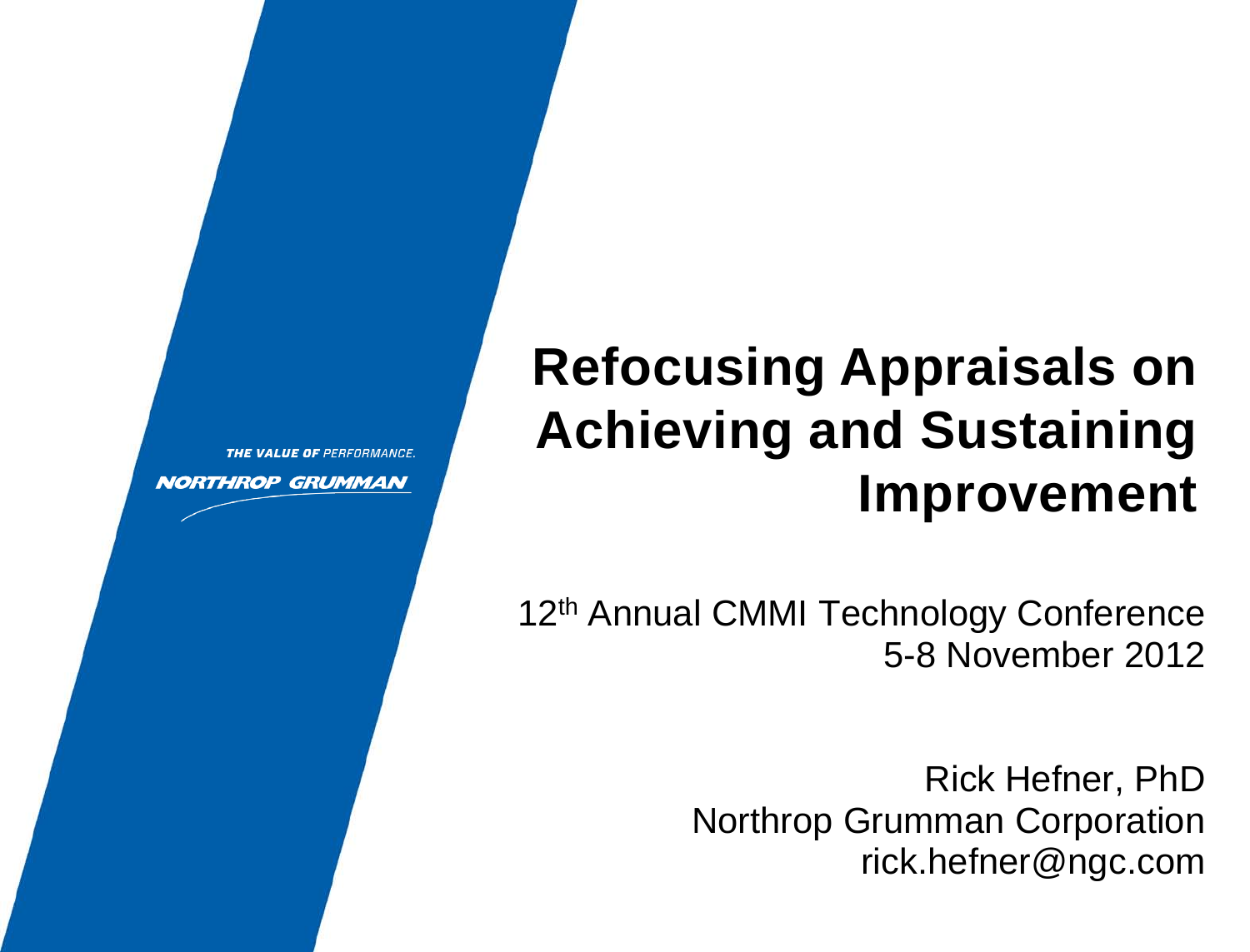

- A CMMI appraisal is an expensive and time-consuming affair
- Too often, those involved lose sight of the real objective of CMMI – to improve project/organizational performance!
- This presentation will examine approaches for structuring an appraisal that results in true project performance improvements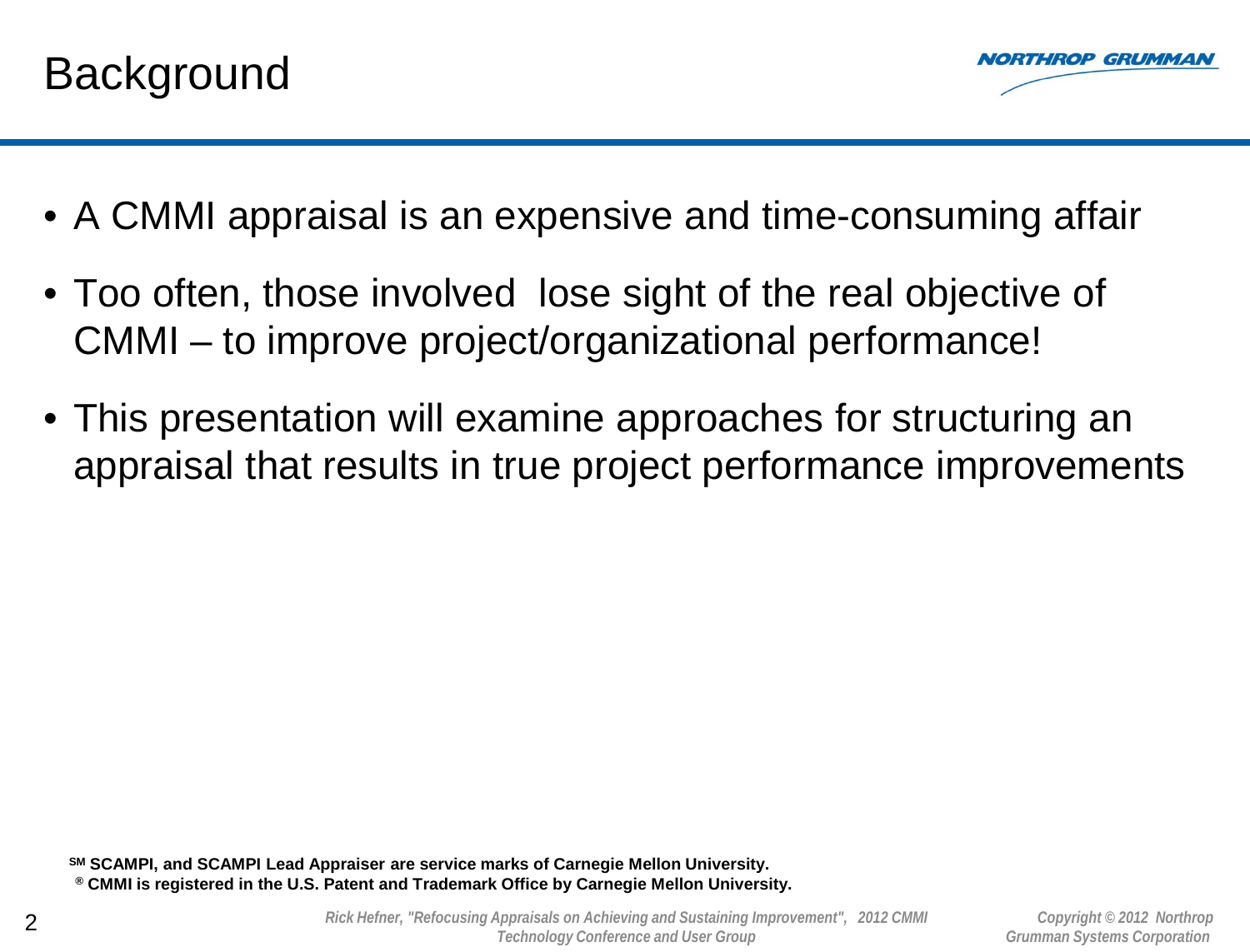

- The goal of the appraisal process area to:
	- Develop an accurate assessment against the model
	- Build organizational understanding and buy-in
	- Promote further process improvement
- Appraisal activities and style should be focused on ensuring these goals (and any others the sponsor may have) are met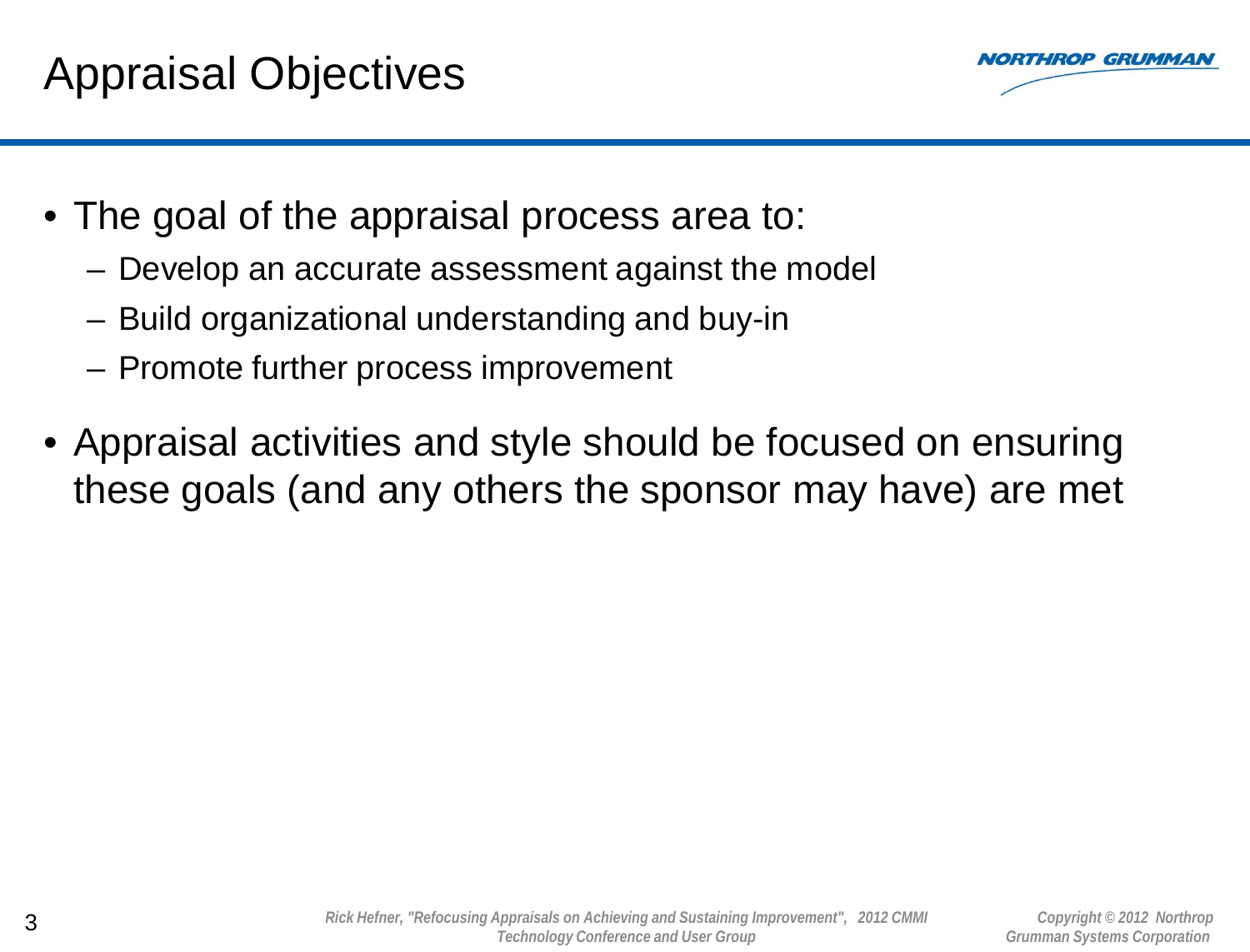### Factors to Consider in Selecting an Appraisal Style



- An organization's culture
	- Guides decision making
	- Provides identity for members
	- Amplifies commitment
	- Guides employee behavior
	- Provides justification for actions

*Reference: Rick Hefner, "Selecting an Effective Appraisal Style", 2008 CMMI Technology Conference and User Group* 

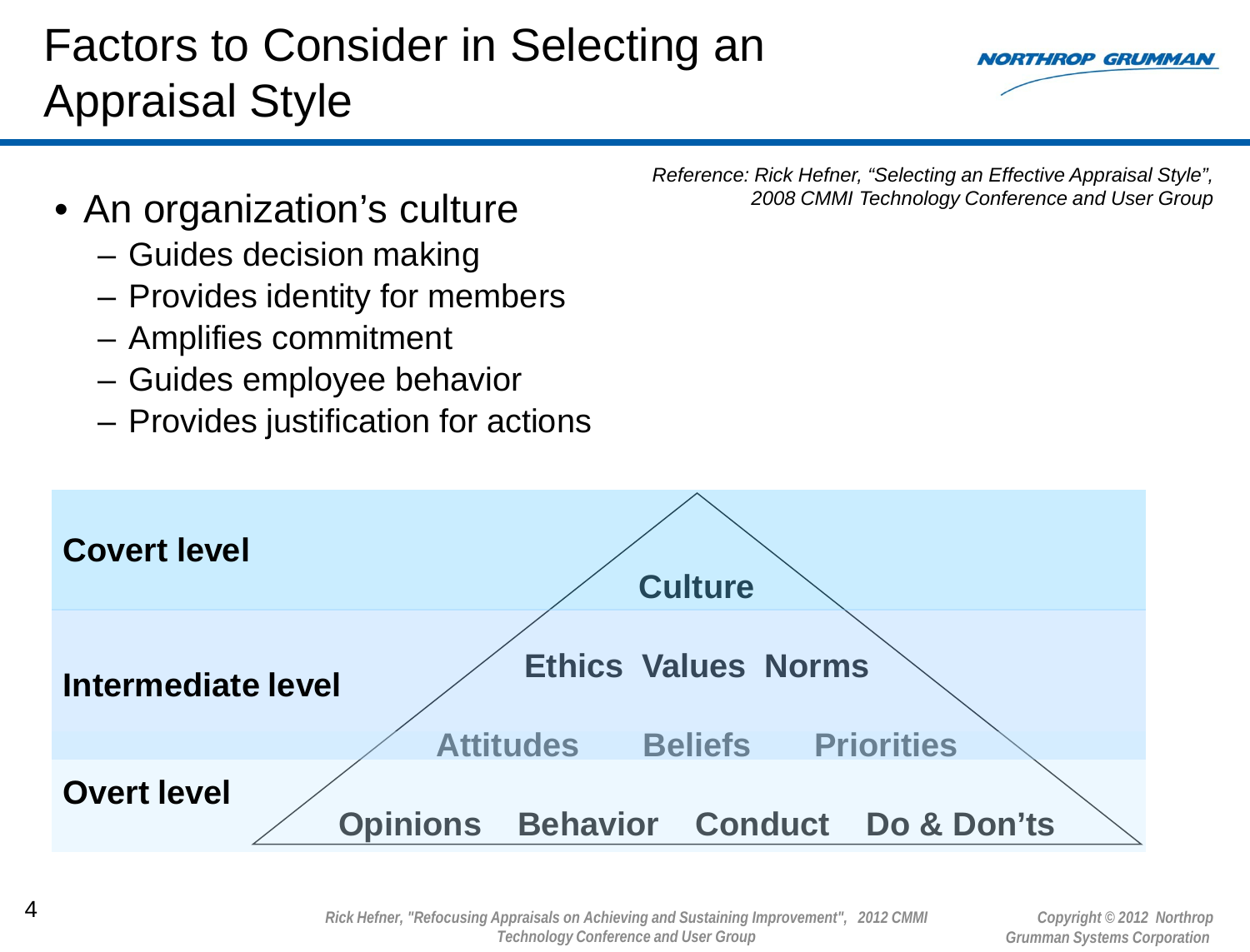## Types of Cultures





The Clan Culture A very friendly place to work where people share a lot of themselves. It is like an extended family.



The Hierarchy Culture A very formalized structured place to work. Procedures govern what people do.



The Adhocracy Culture

A dynamic entrepreneurial, and creative place to work. People stick their necks out and take risks.



The Market Culture

A results oriented organization whose major concern is with getting the job done. People are competitive and goal-oriented.

#### *How do these organizations react to… Being measured? Success? Failure?*

*Cameron, K., & Quinn, R., (1999). Diagnosing and Changing Organizational Culture. New York: Addison-Wesley.*

5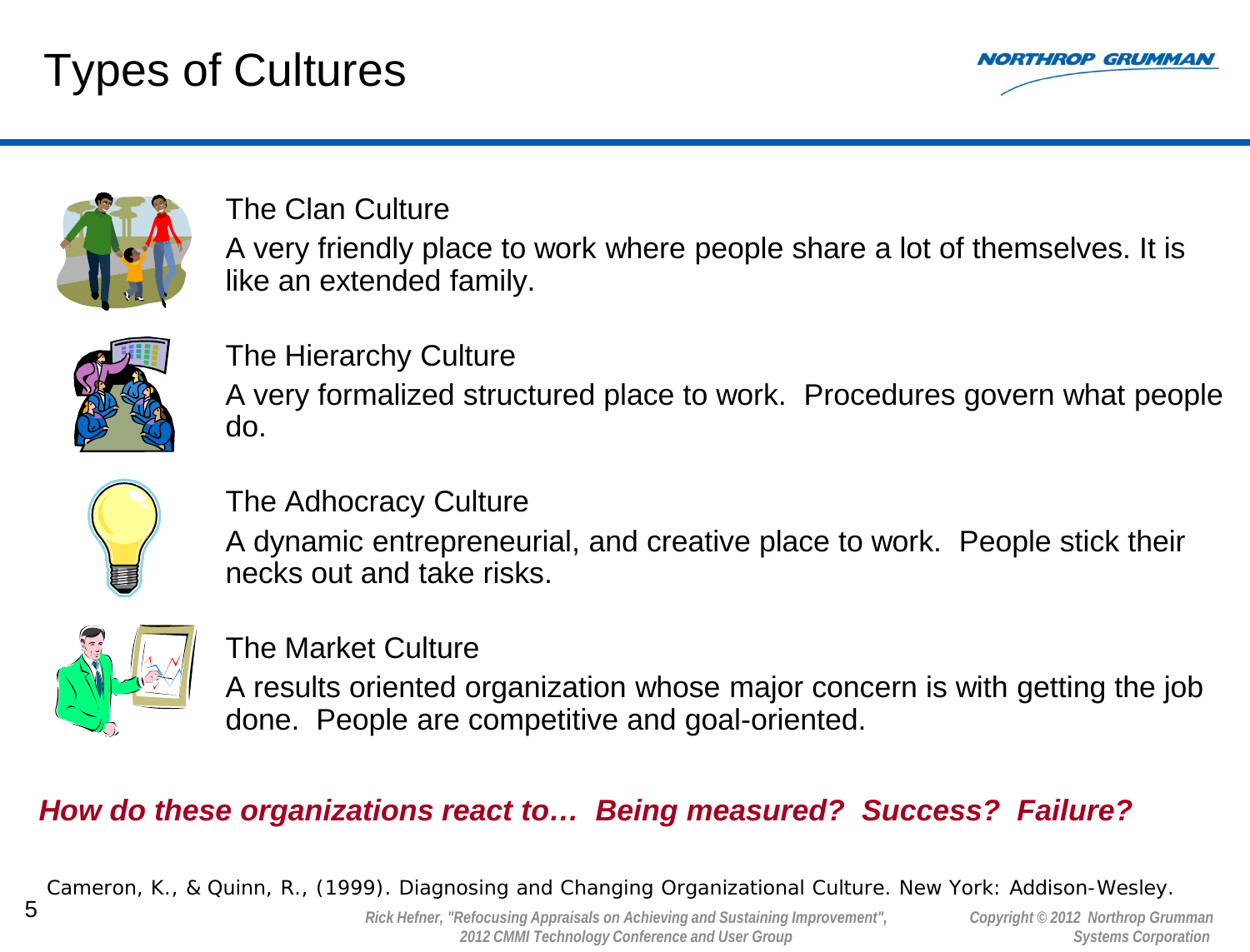### Key Decision Factors



- Formal or informal?
	- How formal is information sharing in the organizational?
	- How does formality effect perceived accuracy? Fairness?
- Interview-focused or evidence-focused?
	- Is the culture documentation intensive?
	- How distributed is knowledge and decision making?
- Educational or audit?
	- How knowledgeable is the organization about model implementation?
	- How will misconceptions be perceived?
- Cooperative or adversarial?
	- How are external views perceived?
	- What value can an external view provide?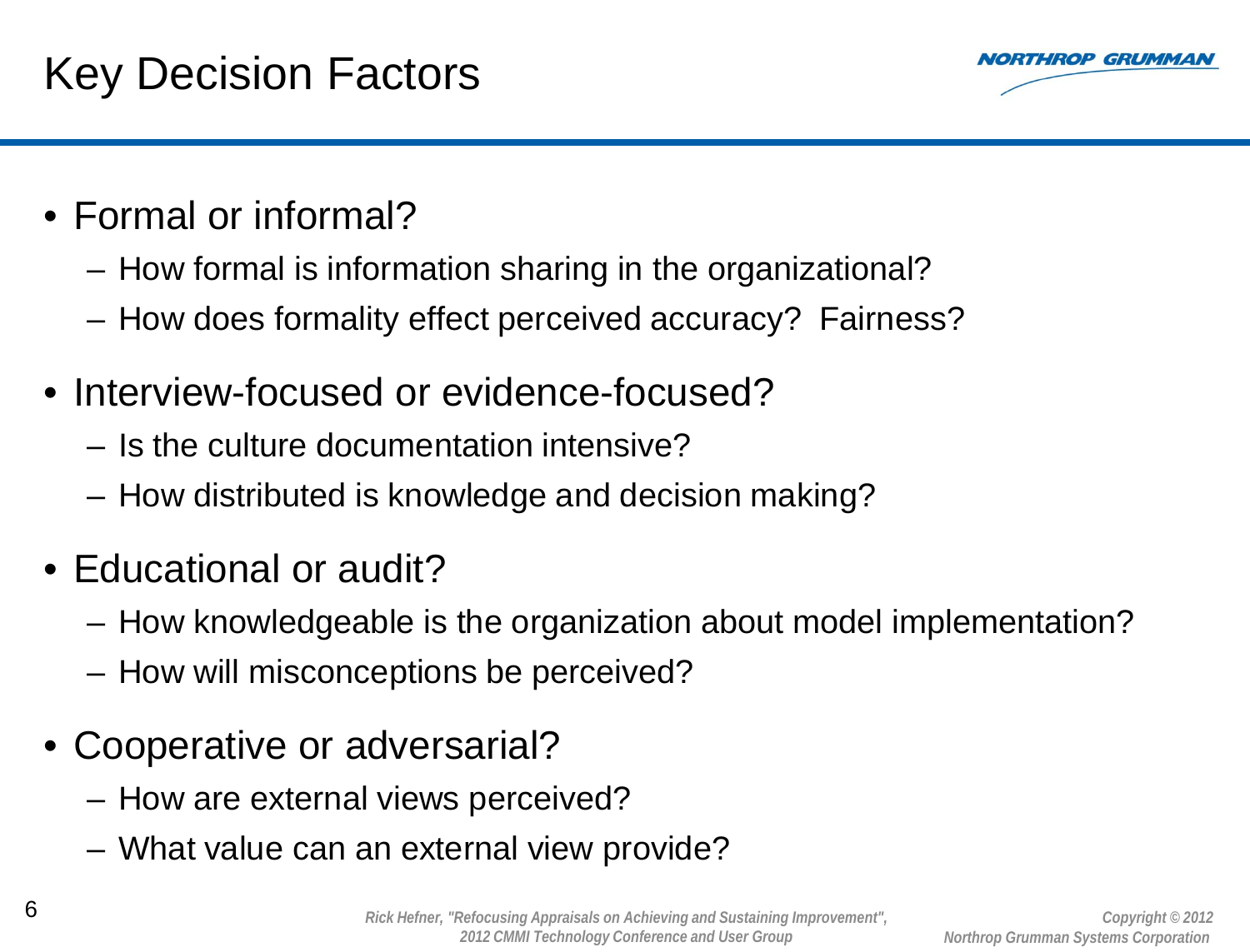### SCAMPI Activities



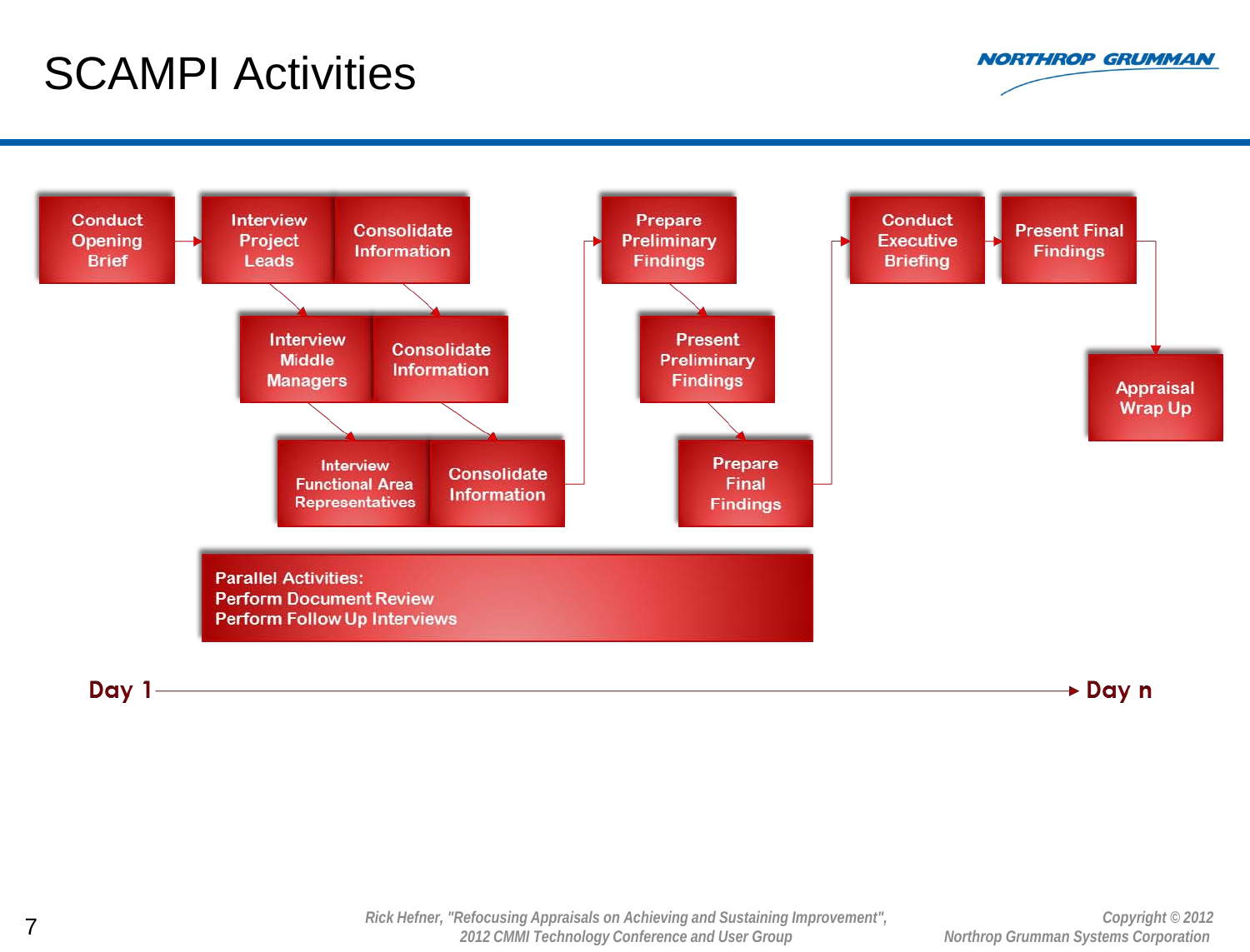*An opportunity to set expectations…*

- Explain why following CMMI is important to success of the business
- Explain the improvement activities that led up to the appraisal
- Present the background and pedigree of the appraisal team members ("Why should I value what you say?")
	- Address any potential conflicts of interest
	- Explain team consensus
- Explain that the purpose of the appraisal is to identify further improvements
	- Ensure sponsor reinforces



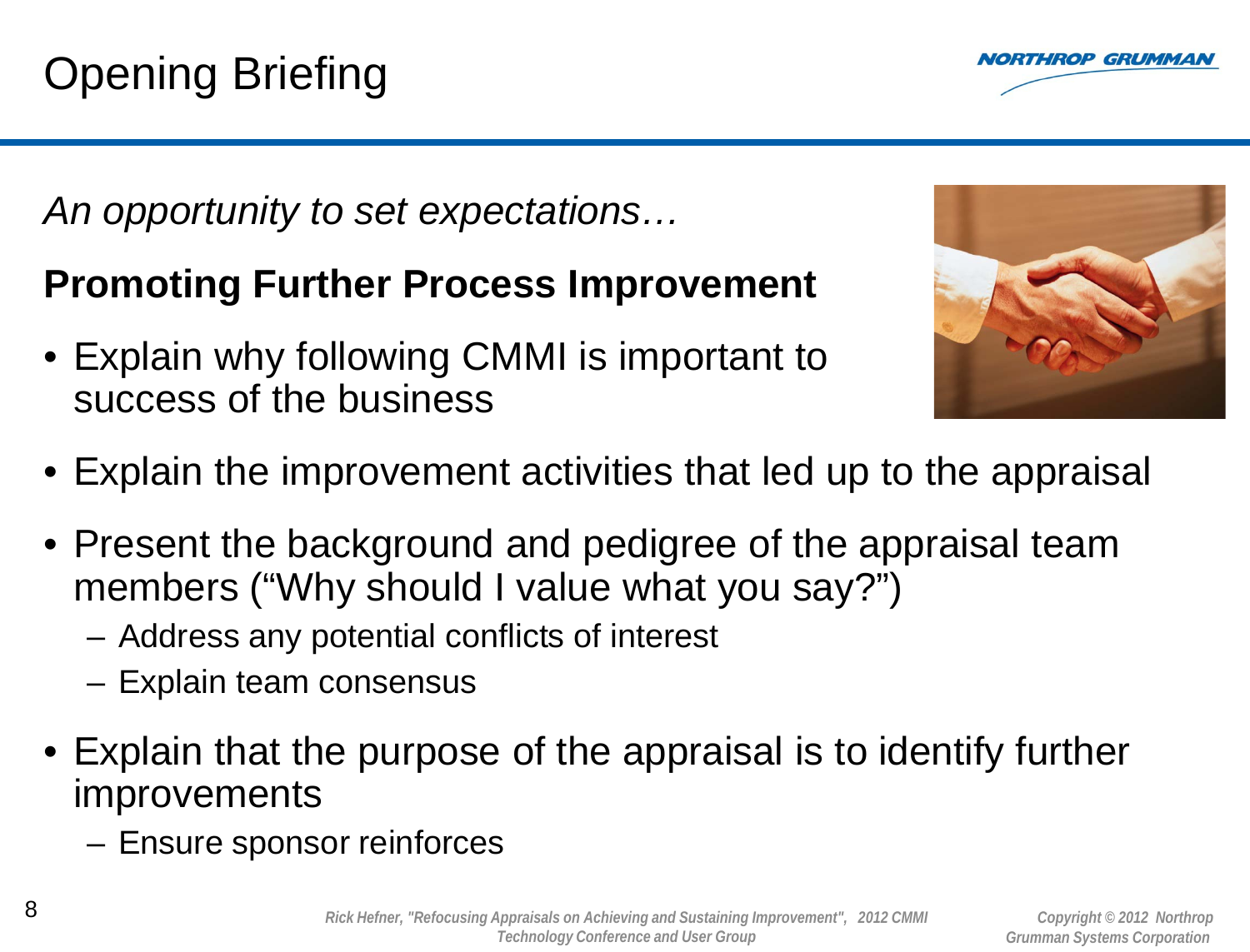

*A opportunity to demonstrate depth of the review…*

#### **Promoting Further Process Improvement**



• Evidence requests should make it clear what the team is looking for and why current evidence is not adequate (avoid "bring me a rock")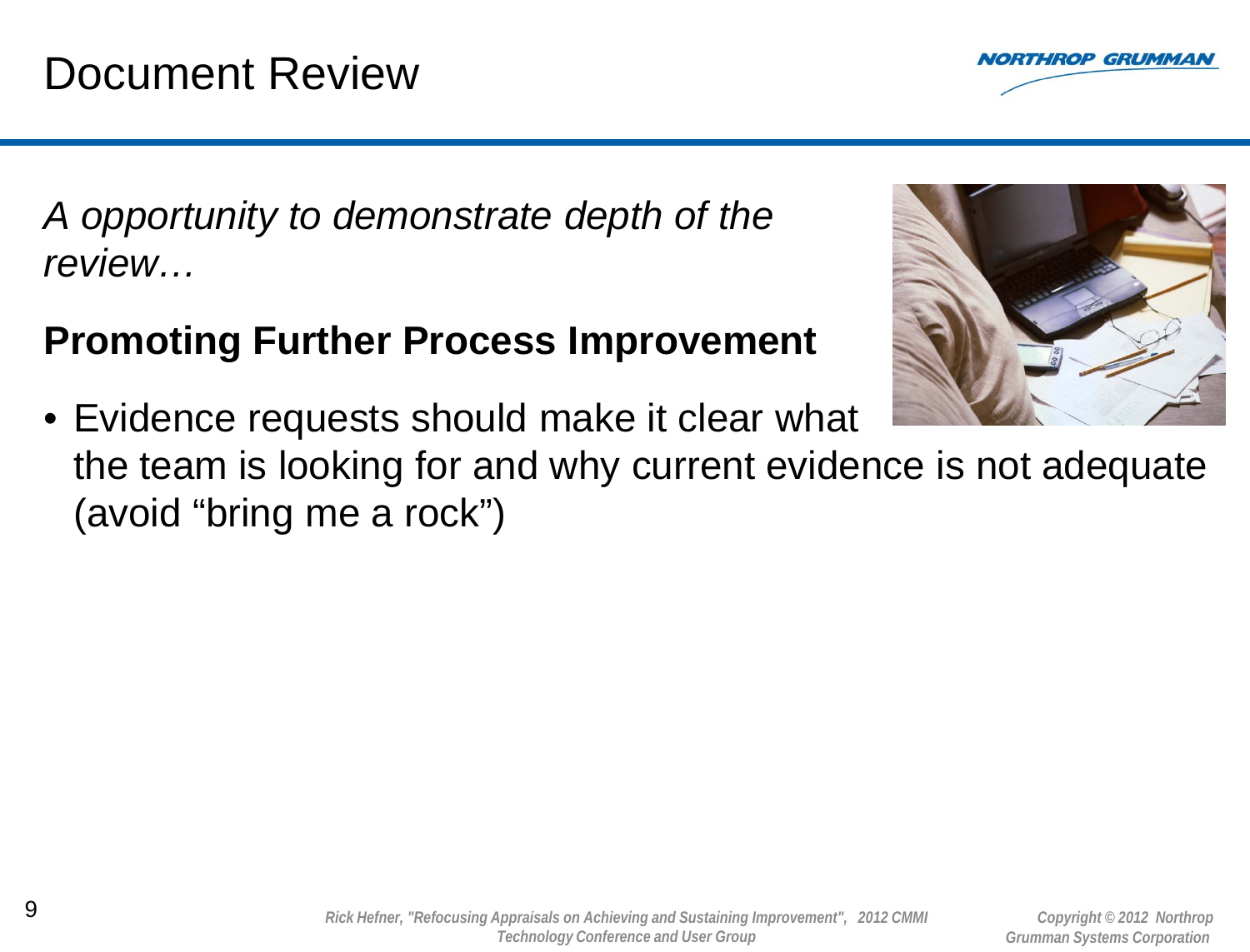

*An opportunity to demonstrate the objectivity of the appraisal…*



- Ensure you are interviewing the thought leaders
- Explain that interviews are looking to confirm understanding of written evidence
- Ensure interviewees are relaxed and do not feel that they are in a pressure chamber
	- "I do not know is an acceptable answer"
- Ensure everyone has a chance to provide the information they feel is key to understanding their implementation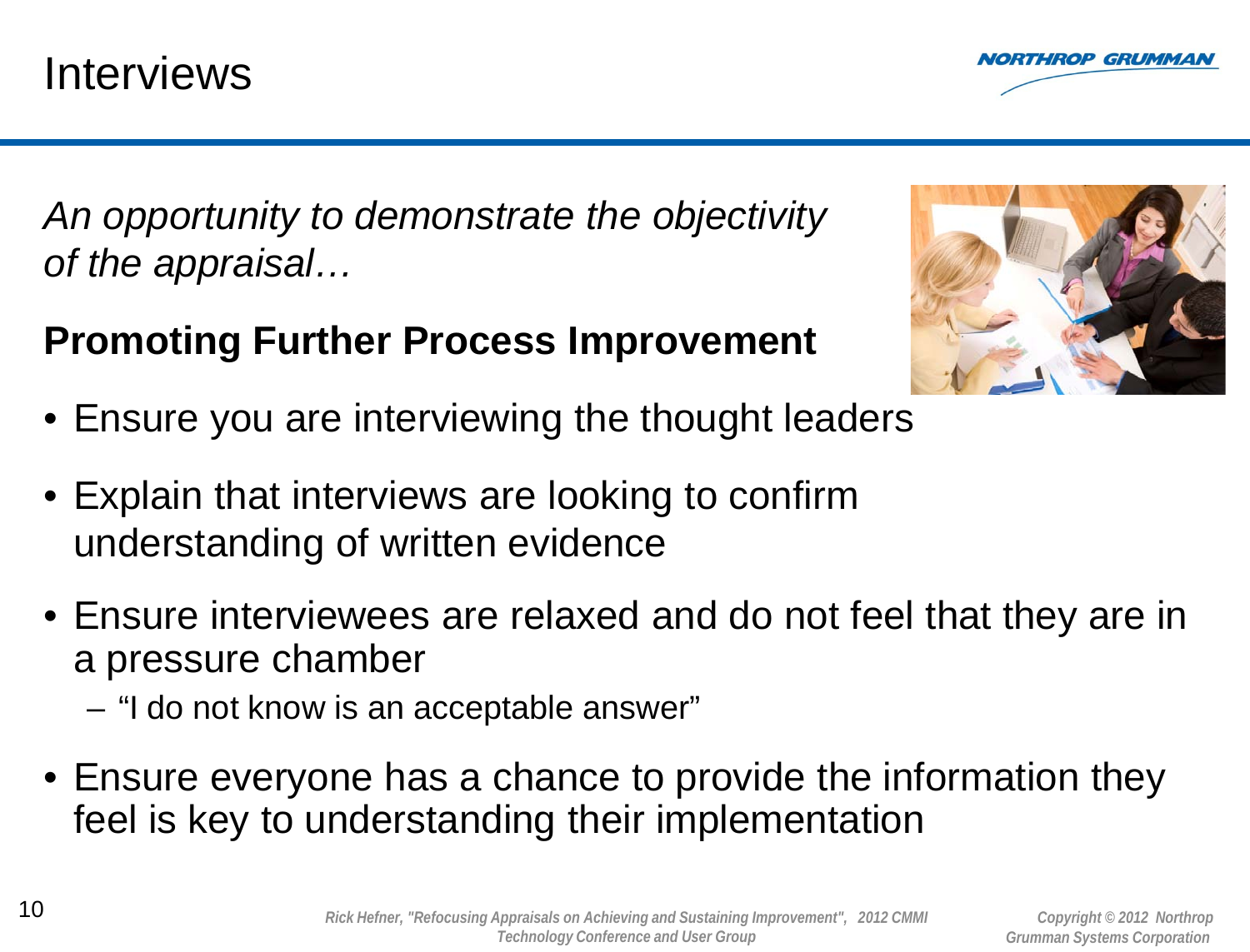- - Avoid "Some projects do not perform…" (Note: This does NOT violate confidentiality, if done correctly)
	- No need for discussion, except to ensure findings are understood
	- Anyone who supplied evidence can participate, not just interviewees

## *A opportunity to build understanding and buy-in…*

- Presentation should focus on education
	- Here's why this is a weakness… Here's what the model expects and why…
- Give every opportunity to refute the findings
	- A finding perceived as inaccurate destroys credibility and buy-in
- Draft findings should identify gaps in direct evidence for each project





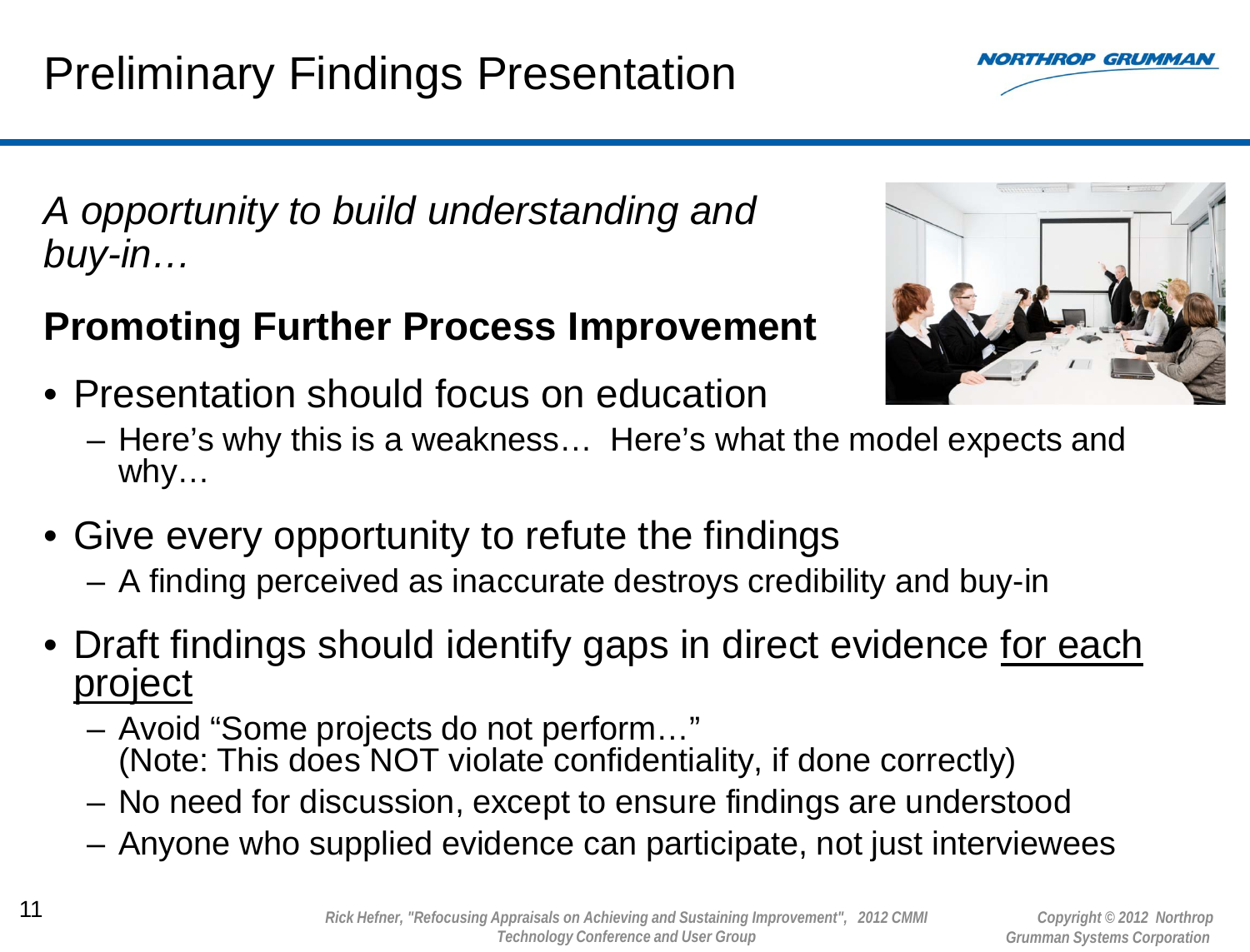### Findings Worksheet



|                | <b>Goal Practice</b> | <b>Practice Text</b>                                                                                                | <b>Project</b> | Direct   | <b>Affirm</b> | <b>Inst</b><br><b>Char</b> | Weaknesses                                 | <b>Information</b><br><b>Needed</b> |
|----------------|----------------------|---------------------------------------------------------------------------------------------------------------------|----------------|----------|---------------|----------------------------|--------------------------------------------|-------------------------------------|
|                |                      | Develop an understanding with the <b>Project A</b><br>requirements providers on the<br>meaning of the requirements. |                | X        |               | Ħ                          |                                            |                                     |
|                |                      |                                                                                                                     | Project B      | X        | P             | П                          | Build 4 requirements added without normal  |                                     |
|                | SP 1.1               |                                                                                                                     |                |          |               |                            | review process.                            |                                     |
|                |                      |                                                                                                                     | Project        | $\times$ | N             | <b>PI</b>                  | TIM#2 did not follow defined process.      | TIM #2 minutes                      |
|                |                      |                                                                                                                     |                |          |               |                            |                                            |                                     |
|                |                      | Obtain commitment to the<br>requirements from the project<br>participants.                                          | Project A      |          |               | <b>BP</b>                  | Efficient Process for obtaining commitment |                                     |
|                | SP 1.2               |                                                                                                                     | Project B      |          | $N$ $N$       | <b>NI</b>                  | No commitment obtained.                    | Commitment                          |
|                |                      |                                                                                                                     | Project C      | N        | S             | <b>NY</b>                  | Note: Not yet reached in life cycle        |                                     |
|                |                      |                                                                                                                     |                |          |               |                            |                                            |                                     |
|                |                      | Manage changes to the                                                                                               | Project A      | X        | IX            | FI                         | Alternate Practice: Customer Provides CCB  |                                     |
| C <sub>1</sub> |                      | requirements as they evolve                                                                                         |                |          |               |                            | for Requirements                           |                                     |

#### *L2RM: Requirements Management*

- Immediately after the interview (consolidation), the mini-team completes the Findings Worksheet together
- Direct column: **X** if evidence of the practice was reviewed and appropriate; **blank** if not
- Affirm column: **X** if the direct practice was positively affirmed in the interview; **blank** if not
- Note any weaknesses and any evidence requested; send out evidence requests
- Before team consolidation, each mini-team provides a recommended ratting (e.g. LI, PI) for each instantiation (do not rate the organization)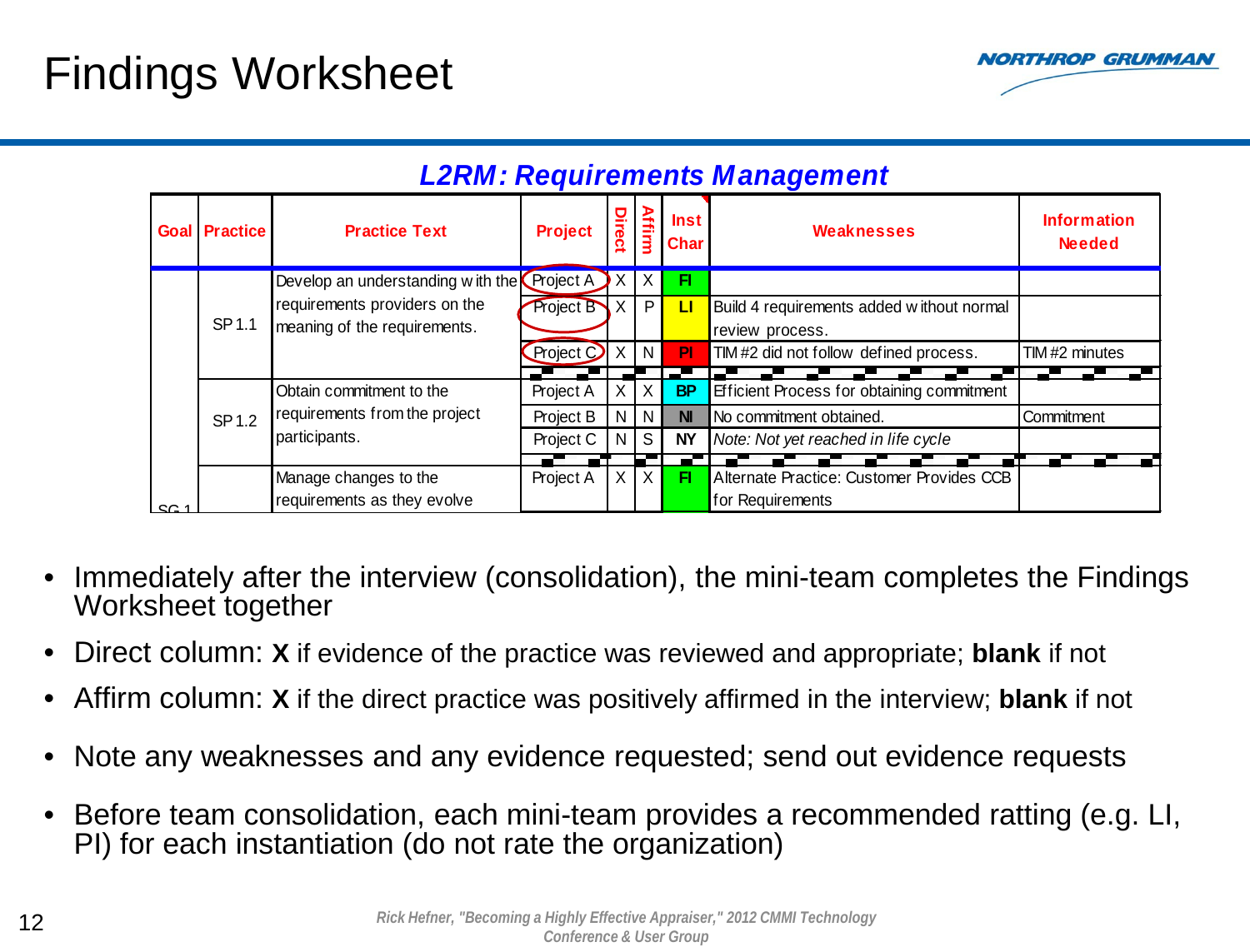What causes a weakness, when the projects/ organization have prepared for the appraisal (Verification mode)?



| The projects/organization<br>understood they had a weakness,<br>but hoped the appraisal team<br>wouldn't find it                      | Accuracy is key for buy-in                                                        |
|---------------------------------------------------------------------------------------------------------------------------------------|-----------------------------------------------------------------------------------|
| The projects/organization didn't<br>review their evidence carefully<br>enough                                                         | <b>Finding weaknesses</b><br>provides further<br>opportunities for<br>improvement |
| The projects/organization<br>misunderstood the intent of a<br>practice                                                                | Must be able to explain<br>intent                                                 |
| The projects/organization don't<br>value compliance with the practice Reference: RickHefner, "Becoming a Highly Effective Appraiser", | Must be able to explain the                                                       |
|                                                                                                                                       | 2012 CMMI Technology Conference and User Group,<br>Thursday Nov 8, 10:30am        |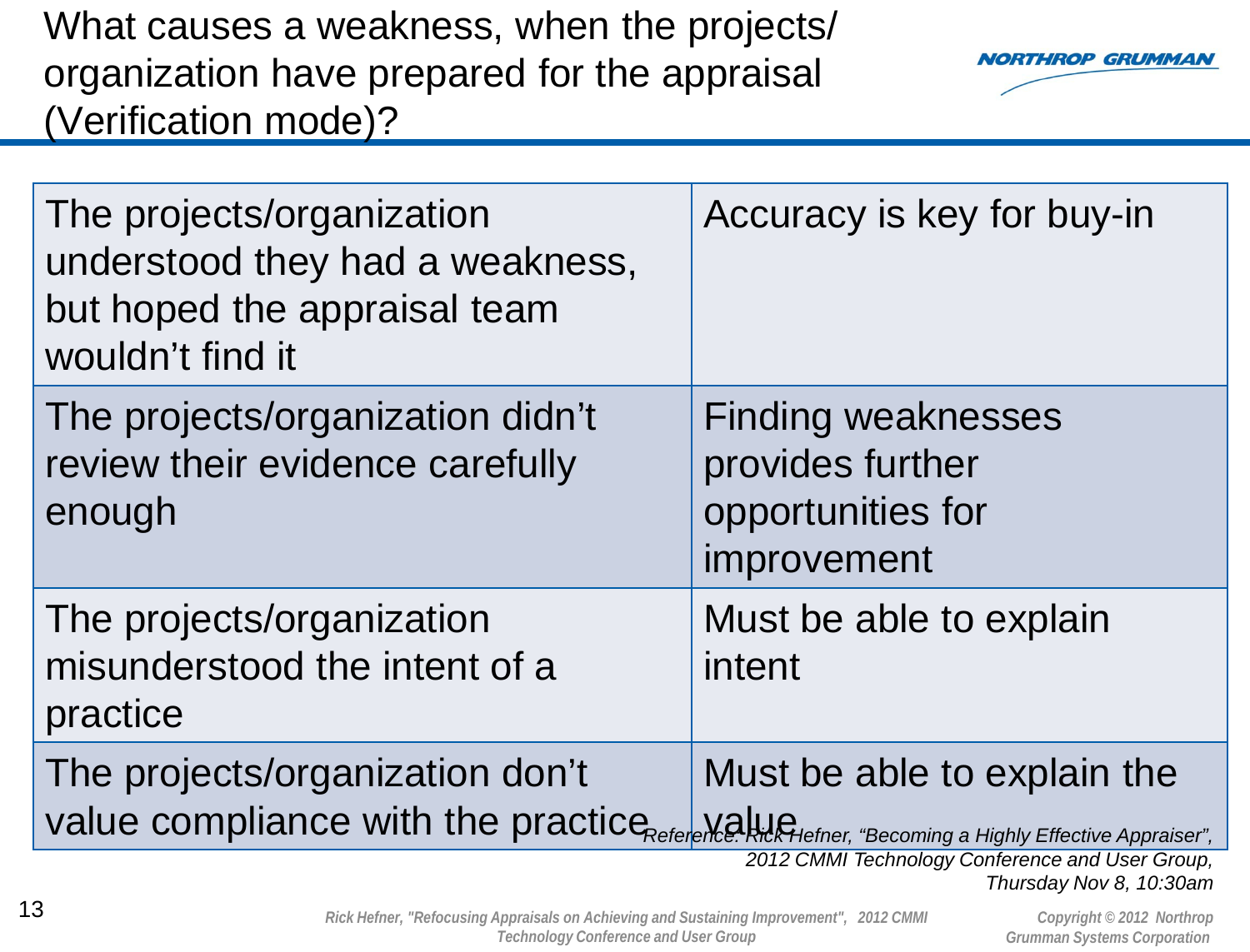

*A opportunity to start the next round of improvements…*

- Continued focus on education
	- Here's what else you can do to improve…
	- Here's how addressing this will improve performance…
- Ensure sponsor reinforces
	- Set expectations early in planning, remind during Executive Briefing